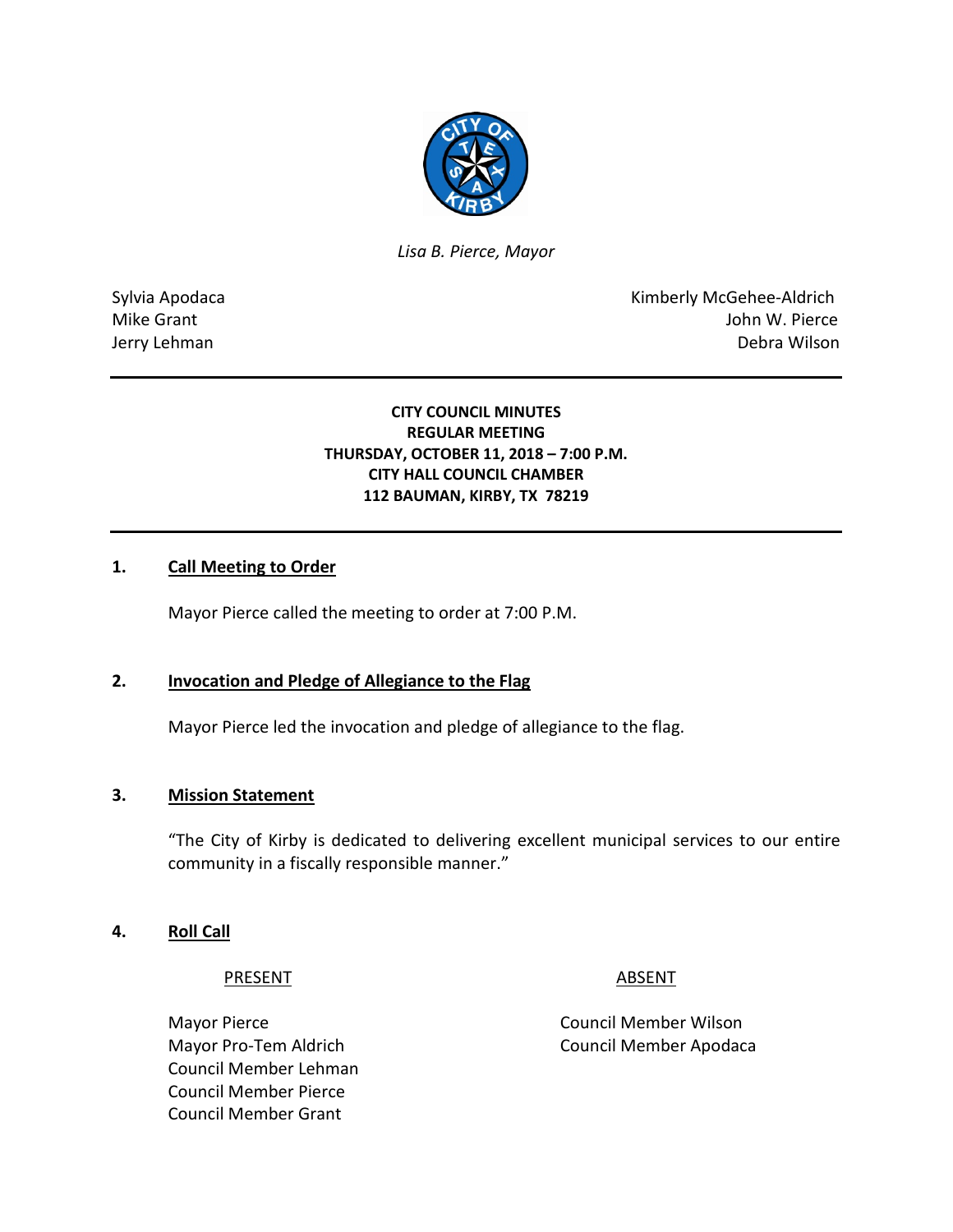Although Mayor Pierce deviated from the agenda, the minutes will be prepared in the order the agenda was posted.

# **5. Citizen Participation**

1. Alejandro Rios, Boy Scout Troop 1412, announced that the pergola he requested permission to construct as his Eagle Scout project at the Senior Center has been completed and approved by the city inspector. He thanked the Council for giving him the opportunity to help improve and give back to the community he grew up in. He will invite the City Council to the award ceremony when he is being presented with his Eagle Scout Rank. He will contact the city secretary with the date and time.

## **6. Consideration Of And Action On Minutes**

- a. Special Meeting September 27, 2018
- b. Regular Meeting September 27, 2018

Mayor Pro-Tem Aldrich moved to approve the minutes: Special Meeting September 27, 2018 and Regular Meeting September 27, 2018; seconded by Council Member Lehman. The motion carried with a 5-0 vote.

AYES: 5 NAYES: 0

## **7. Presentations**

## a. Proclamation Recognizing Fire Prevention Week October 7-13, 2018

Mayor Pierce presented Assistant Chief William Hilburn with a proclamation recognizing Fire Prevention Week, October 7-13, 2018.

## **8. Discussion And Possible Action**

a. Update, Discussion And Possible Action On Binz Engleman Road Reconstruction Project

Mark Hill, Ford Engineering, provided an update on the progress of the Binz Engleman Road reconstruction project.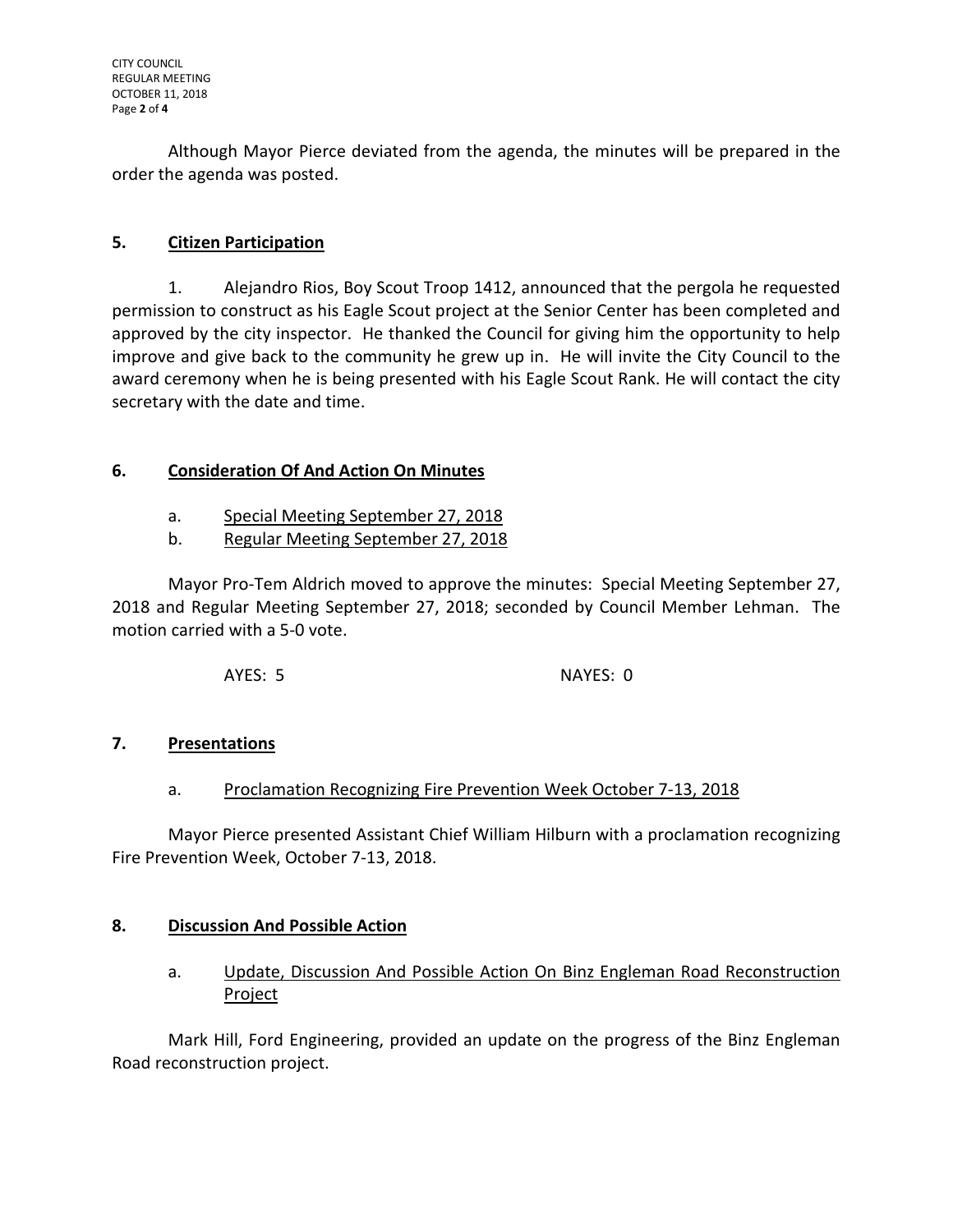### b. Discussion And Possible Action To Change The Date Of The November 22, 2018 Regular Council Meeting To November 29, 2018

Council Member Grant moved to approve the change of date of the November 22, 2018 regular Council meeting to November 29, 2018; seconded by Mayor Pro-Tem Aldrich. The motion carried with a 5-0 vote.

AYES: 5 NAYES: 0

c. Discussion And Possible Action On Entering Into A Community Development Block Grant Program Intergovernmental Cooperative Agreement With Bexar **County** 

Tina Ynfante, Finance Director, stated staff recommended approval of the Community Development Block Grant Program Intergovernmental Cooperative Agreement with Bexar County for Hickory Hill in the amount of \$420,912.00.

Council Member Grant moved to allow entering into a Community Development Block Grant Program Intergovernmental Cooperative Agreement with Bexar County for Hickory Hill project in the amount of \$420,912.00; seconded by Council Member Lehman. The motion carried with a 5-0 vote.

AYES: 5 NAYES: 0

d. Discussion And Possible Action On An Ordinance Repealing Ordinance No. O-2013-743 And Adopting New Sections 50.10 Through 50.20 Of The Code Ordinances Including A Revision To Sewer Service Charges And Providing For A Penalty. This Is The Second Reading.

Mayor Pro-Tem Aldrich moved to approve an Ordinance repealing Ordinance No. O-2013-743 and adopting new Sections 50.10 through 50.20 of the Code Ordinances including a revision to sewer service charges and providing for a penalty; seconded by Council Member Pierce. The motion carried with a 5-0 vote.

AYES: 5 NAYES: 0

e. Discussion And Possible Action On An Amendment To The Interlocal Agreement Between Bexar County Emergency Services District No. 11 And The City Of Kirby For Fire Protection And First Responder Emergency Medical Services

William Hilburn, Assistant Fire Chief, expressed this is an amendment to the current contract that will expire October 2019 and is for personnel only.